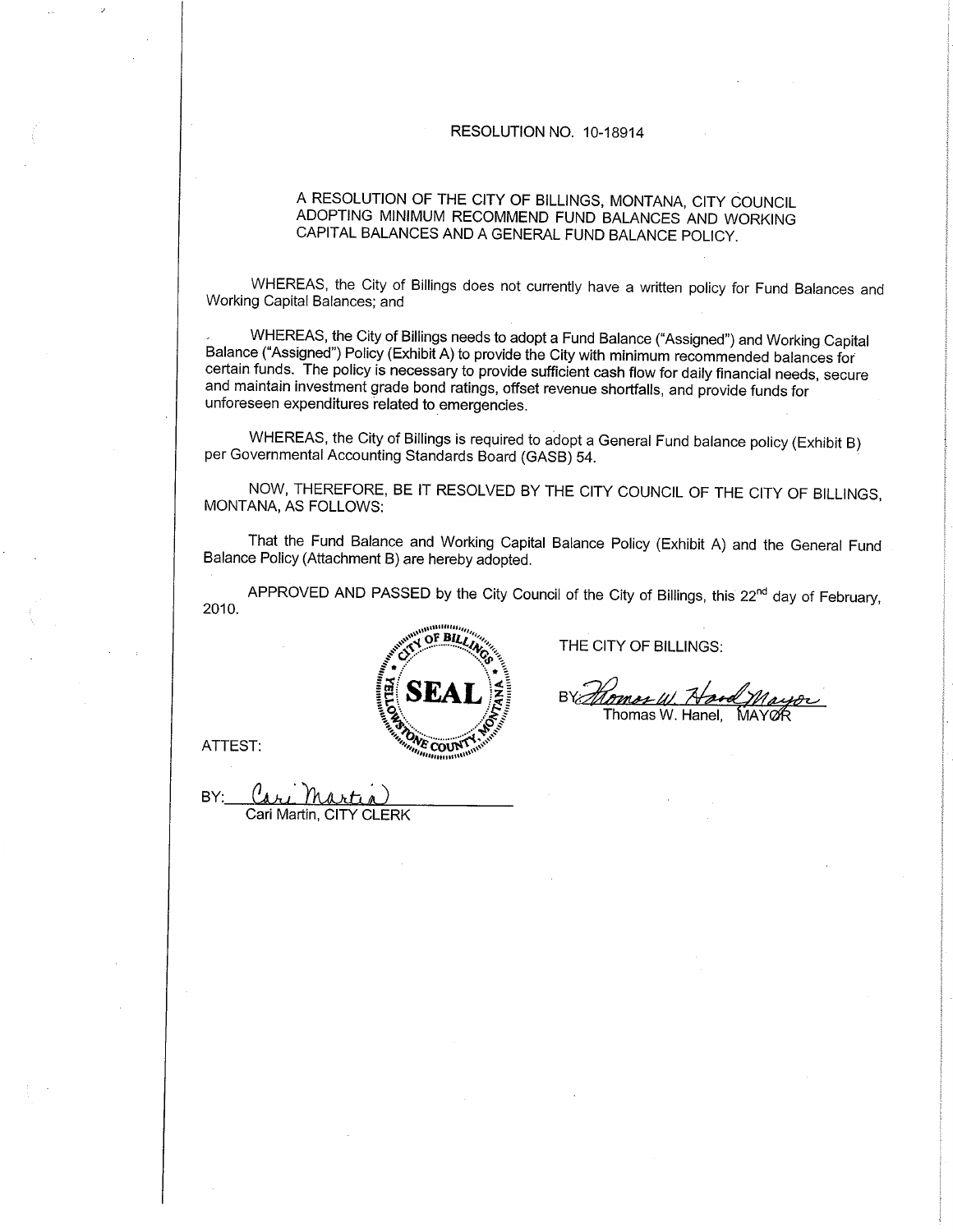# Recommended Fund and Working Gapital Balances Policy

## Recommended Fund and Working Capital Balances policy statement:

The City shall use recommended Fund and Working Balances for certain funds as a best practice. Fund Balance ("Assigned") and Working Capital Balance ("Assigned") will be the designations for accounting purposes.

# Recommended balances purpose:

The policy is necessary to provide sufficient cash flow for daily financial needs, secure and maintain investment grade bond ratings, offset revenue shortfalls, and provide funds for unforeseen expenditures related to emergencies.

## Recommended balances implementation authority:

Upon adoption of this Statement of Policy, the City of Billings Council authorizes the City Administrator to establish recommended balance procedures which may be necessary to support the policy statement and adopt such documents by Administrative Order. The City Administrator will review the procedures with the City Council at a work session every five years or as deemed necessary prior to the five years.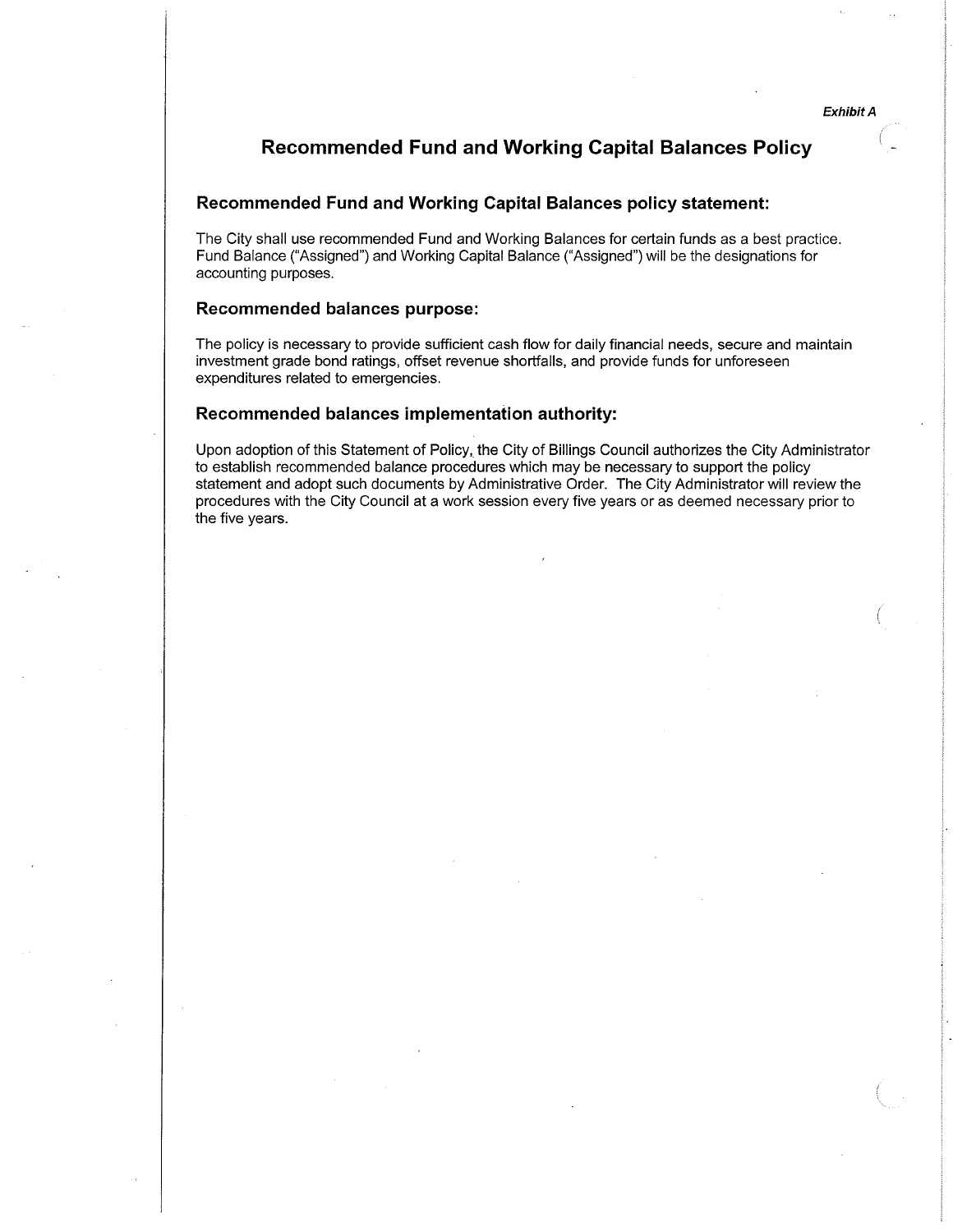# City of Billings Fund Balance Policy for the General Fund February 2010

A fund balance policy helps ensure that the City can:

- . Avoid the need for short-term borrowing to cover delays in revenue receipt. The City only receives two major tax payments, which are in December and June. The City must be able to cover five months worth of payroll and operations and maintenance before each December and June tax collection.
- . Provide the ability to pre-fund reimbursable grants such as in Community Development.

This policy establishes the amounts the City of Billings will strive to maintain in its fund balance, how the fund balance will be funded, and the conditions under which the fund balance mav be soent.

## Amounts Held in Fund Balance

The City of Billings (the "City") will strive to hold a determined percentage of total budget less capital in assigned General Fund balance.

lf management's analysis and forecasting determines that the goal is not being met, or is not likely to be met at some point within a five-year time horizon, then management will develop a plan to meet the goal.

# Fundinq Fund Balance Tarqets

Funding of General Fund balance targets will typically come from one-time revenues, excess fund balances (e.9., unused or excessive assignments or commitments), and revenues in excess of expenditures.

Use of Fund Balance<br>It is the intent of the City to limit the use of General Fund balances to address unanticipated, nonrecurring needs or known and planned future obligations. Fund balances shall not normally be applied to recurring annual operating expenditures. Fund balances may, however, be used for operations to allow time for the City to restructure its operations in a deliberate manner, but such use will only take place in the context of an adopted long-term plan.

#### Authority to Use Fund Balance

The City Administrator may propose the use of fund balances to the City Council for purposes deemed necessary for operations of the General and Public Safety Funds.

#### Replenishment of Fund Balance

ln the event the fund balance is used and falls below the recommend level, the City Administrator shall propose a plan for the replenishment of the fund balance to the city council.

#### Excess Fund Balance

Prior to the start of each fiscal year budget, Finance will report on the previous fiscal year end audited financial results. Any yearend balance in excess of the recommended fund balance level may:<br>1. Be used for one-time

- 
-